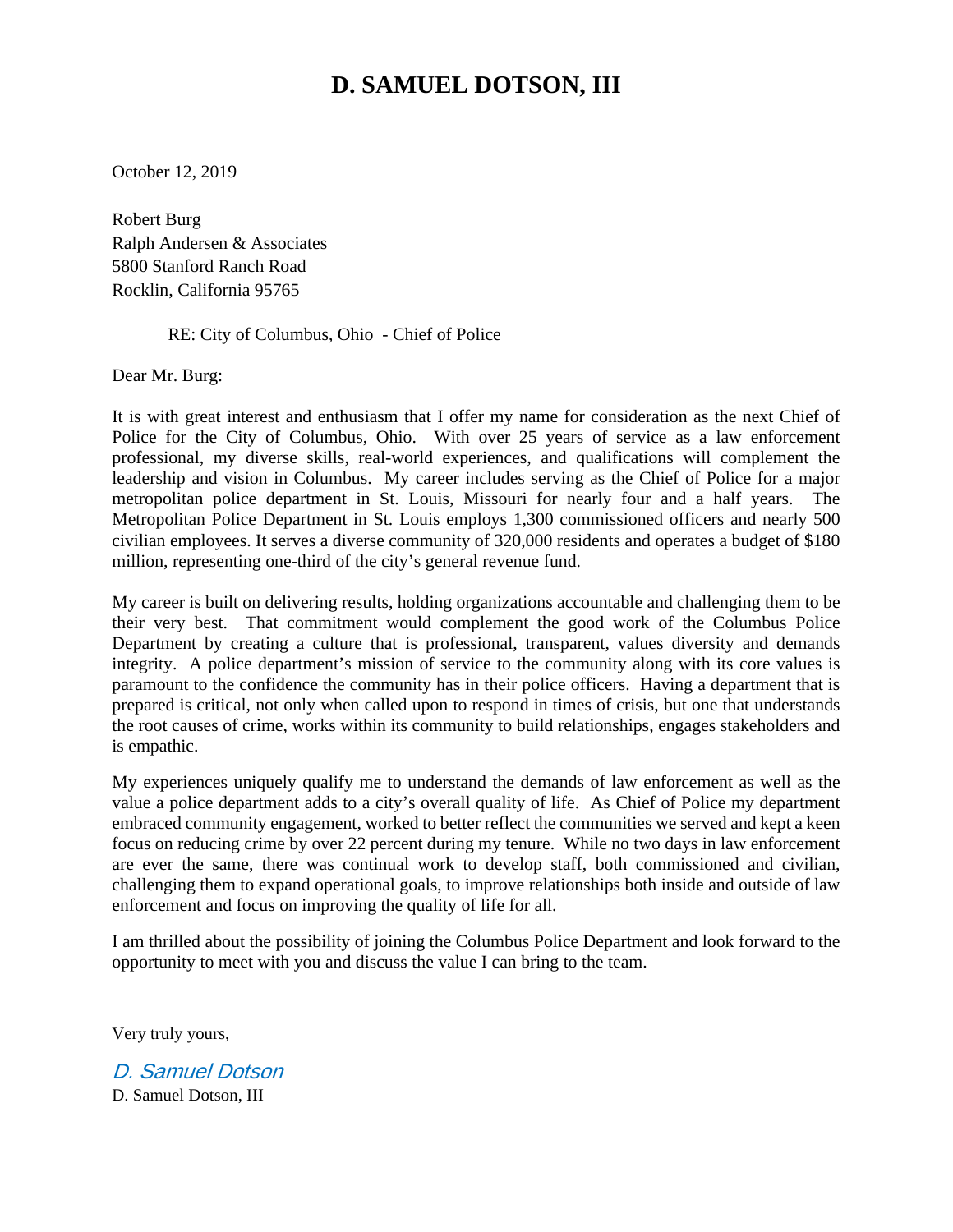**Law enforcement leader with more than 25 years of experience spanning the full spectrum of public safety operations in one of the largest and most dynamic metropolitan areas in the Unite States. Holds an exceptional background in policy development and implementation, public relations, and strategic planning at the executive level. Focused on community engagement and crime reduction. Proven track record of executing high profile special events with national and international coordination.** 

# **PROFESSIONAL EXPERIENCE**

August, 2018 - Present **Assistant Chief of Police**  National Passenger Railroad Corporation (AMTRAK), Washington, DC

**EXECUTIVE LEADERSHIP:** Responsible for 500 officers and civilians in a nationwide effort to ensure the safety of over 32 million passengers, 20,000 employees and multi-billion dollar infrastructure investments. Directs and sets priorities for law enforcement actions, technical deployments, and administrative staff. Conducts law enforcement operations in 46 states and oversees an \$81 million budget. Directs planning, strategies and operations to maintain a highly effective and adaptable law enforcement organization capable of responding to a full range of contingencies - from misdemeanor crimes to incidents of natural disaster, terrorism, and civil unrest. Propelled development of initiatives to improve police-community relations with specialized training.

**COMMUNICATION AND COLLABORATION:** Schedules regular engagements with stakeholders, political action groups, and civic leaders to plan and address service needs. Coordinates law enforcement operations with interdepartmental agencies to leverage the availability of special teams, equipment, and capabilities in response to unique National Security Special Event needs as well as daily operations. Conducts meetings with corporate leaders, governmental partners and operational assets to advocate for increased resource allocations in support of operations.

**ADMINISTRATIVE MANAGEMENT:** Directly responsible for administrative policies to enable recruiting, staffing, and training initiatives. Supervises and evaluates command structure nationwide. Adjudicates personnel actions, including administrative punishments, reprimands, commendations, and leave without pay. Monitors the progress of criminal operations and investigations with a high focus on intelligence and terrorism. Develops reporting mechanisms and data collection architectures to improve operational analysis. Assigns leadership to special task forces in response to unique nationwide needs.

# *Selected Achievements & Key Outcomes:*

- $\blacksquare$  Established a holistic approach to criminal and intelligence activity management by collaborating with stakeholders at every level (local, state and federal agencies).
- **Exercise Created and sustained effective education programs resulting in improved awareness of** community needs and a reduction in complaints.
- **E** Championed the development of a reporting tool and data collection framework focused on operational analysis improvements.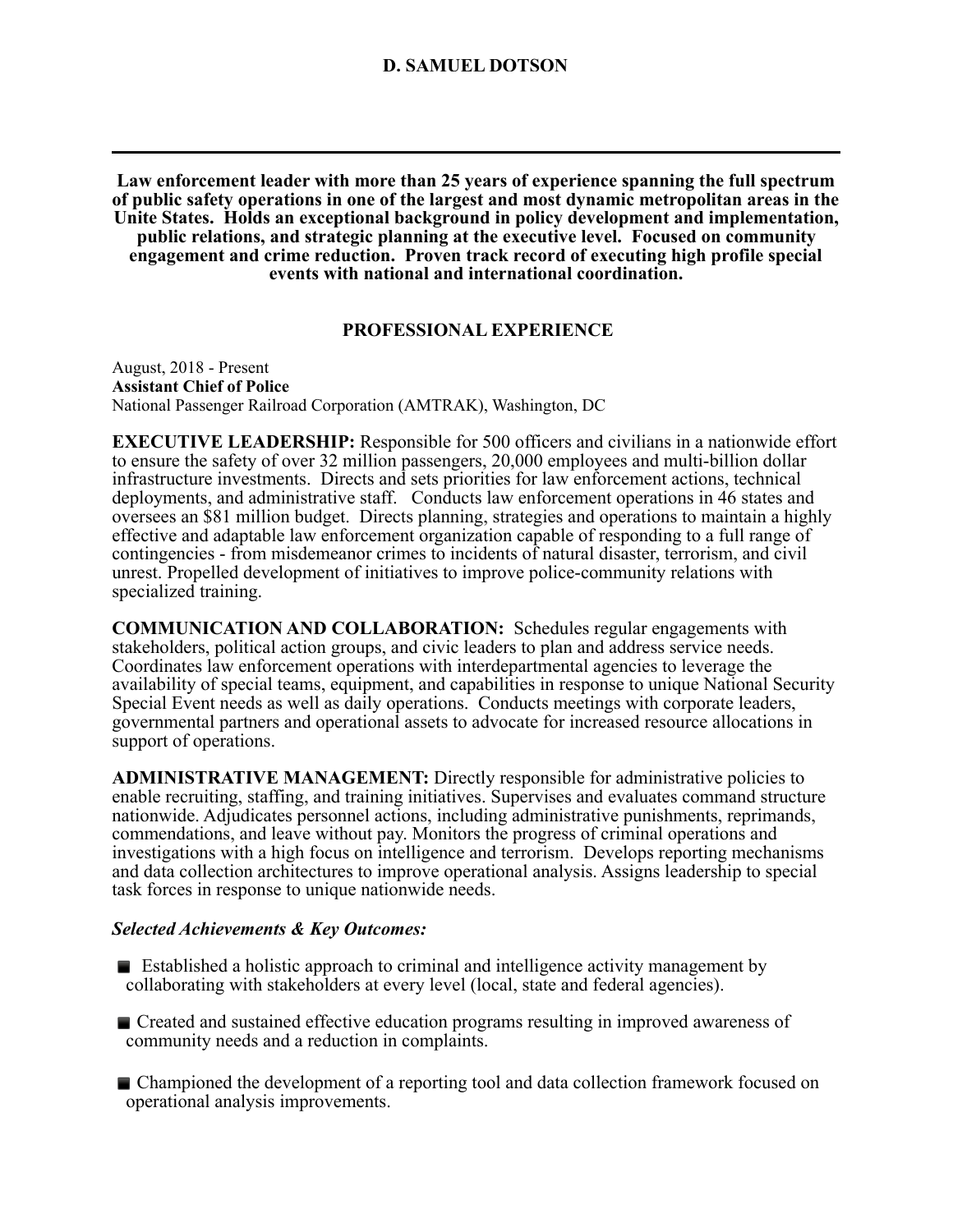December, 2012– April, 2017 **Police Commissioner – Chief of Police** St. Louis Metropolitan Police Department, St. Louis, MO

**EXECUTIVE LEADERSHIP:** Chief of the St. Louis Metropolitan Police Department (SLMPD). Directed policy and strategy to shape law enforcement programs and operations for a 66-square-mile region with a population of more than 320,000 residents. Managed operational planning, administrative initiatives, training, and personnel actions for more than 1,800 law enforcement and administrative personnel. Maintained accountability for the security and maintenance of more than 19 major facilities. Planned and supervised operations supporting visits by VIPs and heads of state, concerts, sporting events, conventions, and responses to natural disasters and acts of terrorism. Participated in strategic planning initiatives including counterterrorism response and municipal development. Led law enforcement operations during civil unrest and crises covered by national and international media.

**COMMUNICATION AND COLLABORATION:** Served as the organization's chief representative and advocate. Developed and presented testimony in public hearings, to the Mayor of St. Louis, state and local government officials. Liaised with executive leaders from state and federal law enforcement agencies. Conducted negotiations with labor unions, professional societies, and nonprofit organizations to formulate agreements and strategies for the promotion of the welfare, safety, and effectiveness of law enforcement personnel. Raised benchmarks for professional conduct through training, data collection, and information analysis. Established and maintained an active presence in multiple national professional organizations to gather and synthesize advanced and emergent strategies in law enforcement and operations management.

**ADMINISTRATIVE MANAGEMENT:** Developed forecasts, justifications, documentation and supervised the execution of an annual operating budget of more than \$180M. Directed and managed high-profile personnel actions and initiatives. Reviewed and developed strategies to revise administrative architecture, including the enhancement of accountability in fiscal management and increasing the effectiveness of Human Resources (HR) policies to drive improved recruitment and staffing. Procured cutting-edge Information Technology (IT) network hardware and software to enhance the speed and volume of data sharing.

## *Selected Achievements & Key Outcomes:*

- **E** Created resource and personnel allocation strategies directly contributing to a 22% reduction in the crime rate in the 19th largest city in the U.S. Simultaneously managing a 100-person reduction in law enforcement staff.
- **Exercise Spearheaded the implementation of a Public Oversight Board to improve community** relations and reduce the number of official complaints by 10%.
- Created the SLMPD's Community Engagement and Organizational Development Division, a strategic planning office conducting engagements in 79 diverse neighborhoods in St. Louis.
- $\blacksquare$  Restructured pay and benefits policies for 70 scientific and technical staff positions to prevent loss of critical forensic investigation and analytic skills. Preserved the organization's laboratory functionality through direct negotiation with technical staff.
- **E** Envisioned and supervised the establishment of the SLMPD Real-Time Crime Center, a strategic 24-hour operations center leveraging cutting-edge IT systems and surveillance technologies to coordinate law enforcement and emergency response assets. This locally built fusion center identified as a model enterprise for other police agencies nationwide since initiating operations in 2015.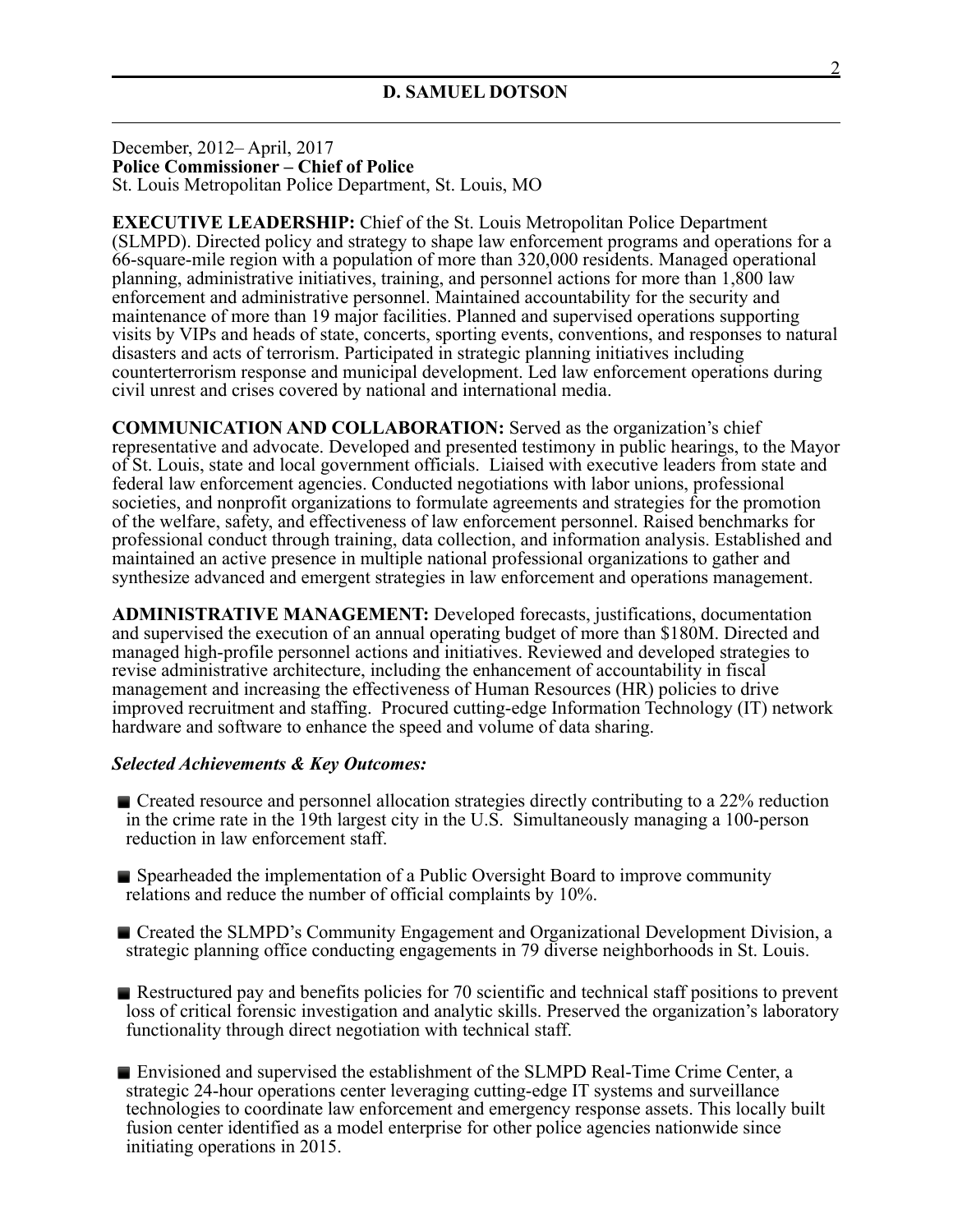# May, 2011–December, 2012 **Director of Operations – City of St. Louis, Office of the Mayor Office**

**EXECUTIVE LEADERSHIP:** Directed a staff of 25 direct reports in the management of a \$1B annual budget and more than 6,000 municipal government employees. Maintained oversight of multiple programs including affordable housing, airport operations, liquor law enforcement, human services, IT, legal matters, parks and recreation, procurement, water, and public safety infrastructure.

**COMMUNICATION AND COLLABORATION:** Hand selected by the Mayor to serve as the chief "point of contact" on multiple politically sensitive issues. Worked closely with local and national news media to ensure the accurate and timely provision of information and official statements from the Office of the Mayor. Created official administrative policies for approval by the Chief of Staff and the Mayor. Led multidisciplinary meetings with leaders from a diverse range of city government departments to receive and analyze information, coordinate messaging strategies, and negotiate collaborative problem-solving approaches to complex issues spanning large populations and geographic areas.

**ADMINISTRATIVE MANAGEMENT:** Established, implemented, and supervised a large portfolio of financial and inventory tracking tools, leveraging expertise in a host of IT and Microsoft Office and Google applications and utilities. Analyzed data and established policies for the improved management of funds. Managed personnel actions to include administrative punishments, reprimands, and removal for cause proceedings.

## *Selected Achievements & Key Outcomes:*

- Led a dynamic initiative to restructure an at-risk pension system for city employees to ensure sustainability and profitability. Revisions to pension and disability benefits for employees of the Fire Department are expected to save \$50M over a 30-year period.
- Led negotiations with the Police Officers' Union to secure the first collective bargaining agreement in the history of the Department. Established pay and labor protection policies satisfying all parties, enabling an end to labor disputes and preventing a shutdown of daily police operations.

October, 2010– May, 2011 **Chief of Staff**, Board of Police Commissioners, St. Louis, MO

**EXECUTIVE LEADERSHIP:** Chief of Staff responsible for the coordination of strategic initiatives to improve the quality and effectiveness of police services for the St. Louis metropolitan area. Conducted operational research and developed proposals for ways to improve the efficiency of business operations, facilities, and systems supporting SLMPD operations.

**COMMUNICATION AND COLLABORATION:** Served as the primary liaison to the Office of the Mayor and the City Board of Aldermen. Created and presented reports and official communications to news media and city political leaders. Worked to sustain existing networks of partnerships with nonprofit organizations, labor unions, and professional societies dedicated to the advancement of the quality of work and life for police officers. Strategized and implemented capital campaigns, plans for special events, and public outreach efforts.

**ADMINISTRATIVE MANAGEMENT:** Oversaw the creation, administration, and execution of special project budgets. Reviewed contracts, acquisitions proposals, and payroll actions. Managed a diverse portfolio of outreach and engagement programs with labor, nonprofit, community, and civic organizations. Established, improved, and negotiated relationships with state and federal authorities.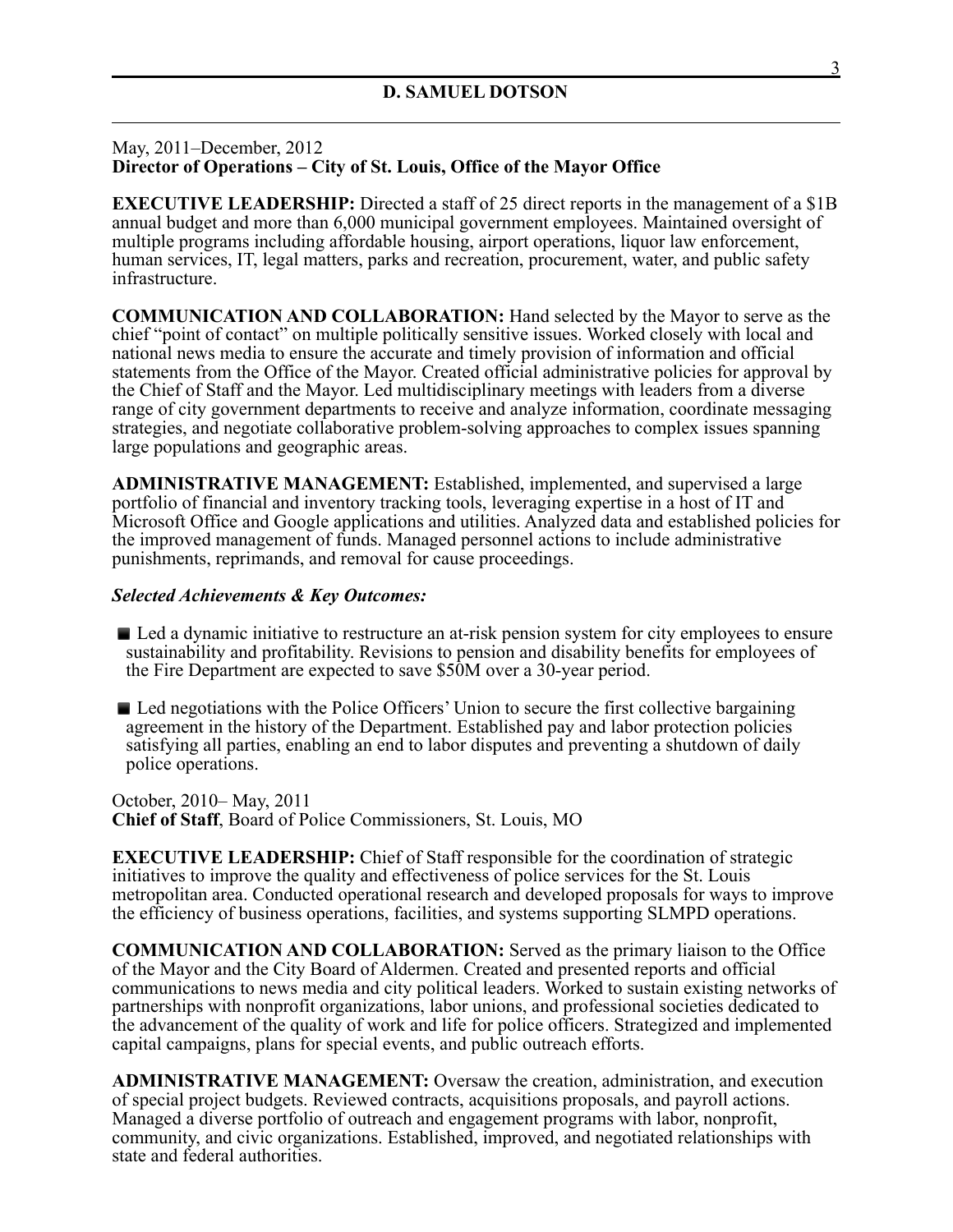## *Selected Achievements:*

**E** Negotiated the purchase of new police headquarters facilities originally valued at \$10M for \$2.7M. Expanded usable floor space by 22K-square feet and upgraded capabilities through expansion of IT network infrastructure.

## January, 2009– January, 2010 **Seventh Police District Commander**, Metropolitan Police Department, St. Louis, MO

**EXECUTIVE LEADERSHIP:** Commander of a 135-personnel unit of law enforcement, technical, and administrative staff conducting law enforcement operations in one of nine districts in the 19th largest metropolitan area in the U.S. Supervised the planning and execution of a \$20 million annual operating budget. Directed the planning of strategy and operations to maintain a highly effective and adaptable law enforcement organization capable of responding to the full range of contingencies from misdemeanor crimes to incidents of natural disaster, terrorism, and civil unrest. Propelled development of initiatives to improve local police-community relations. Strategized continuous improvement through the realignment of operational assets, patrol schedules, and staffing levels against emerging patterns in local criminal activity.

**COMMUNICATION AND COLLABORATION:** Served as the highest-ranking ambassador to the civic community in the local area. Scheduled regular engagements with community organizations, political action groups, and civic leaders to hear and address grievances. Managed the development of responses to official complaints from local citizens and city government officials. Coordinated law enforcement operations planning with interdepartmental agencies to leverage the availability of special teams, equipment, and capabilities in response to unique forms of criminal activity. Created and bolstered successful public outreach and education programs to improve community awareness of strategies to deter crimes. Conducted meetings with the Chief of Police and the Board of Police Commissioners to report on operational progress and advocate for increased resource allocations in support of operations.

**ADMINISTRATIVE MANAGEMENT:** Directed administrative policies to enable recruiting, staffing, and training initiatives. Supervised and evaluated eight direct-report personnel. Adjudicated personnel actions, including administrative punishments, reprimands, commendations, and leave without pay. Monitored the conduct of criminal operations and investigations. Developed reporting mechanisms and data collection architectures to improve operational analysis. Created and assigned leadership to special task forces in response to unique criminal activity.

## *Selected Achievements:*

■ Hands-on leader who was visible to his officers as well as those in the community. Supported major economic development for residential and business. Provided police services to entertainment districts as well as light rail stations and major universities.

■ Successfully managed a culturally and economically diverse police district within the City of St. Louis. Was responsible for daily decisions about allocations of resources and prioritization of mission.

■ Collaborated with surrounding jurisdictions to provide a holistic regional approach to criminal activities. Created partnerships with other municipal law enforcement agencies and university police departments to provide joint patrols.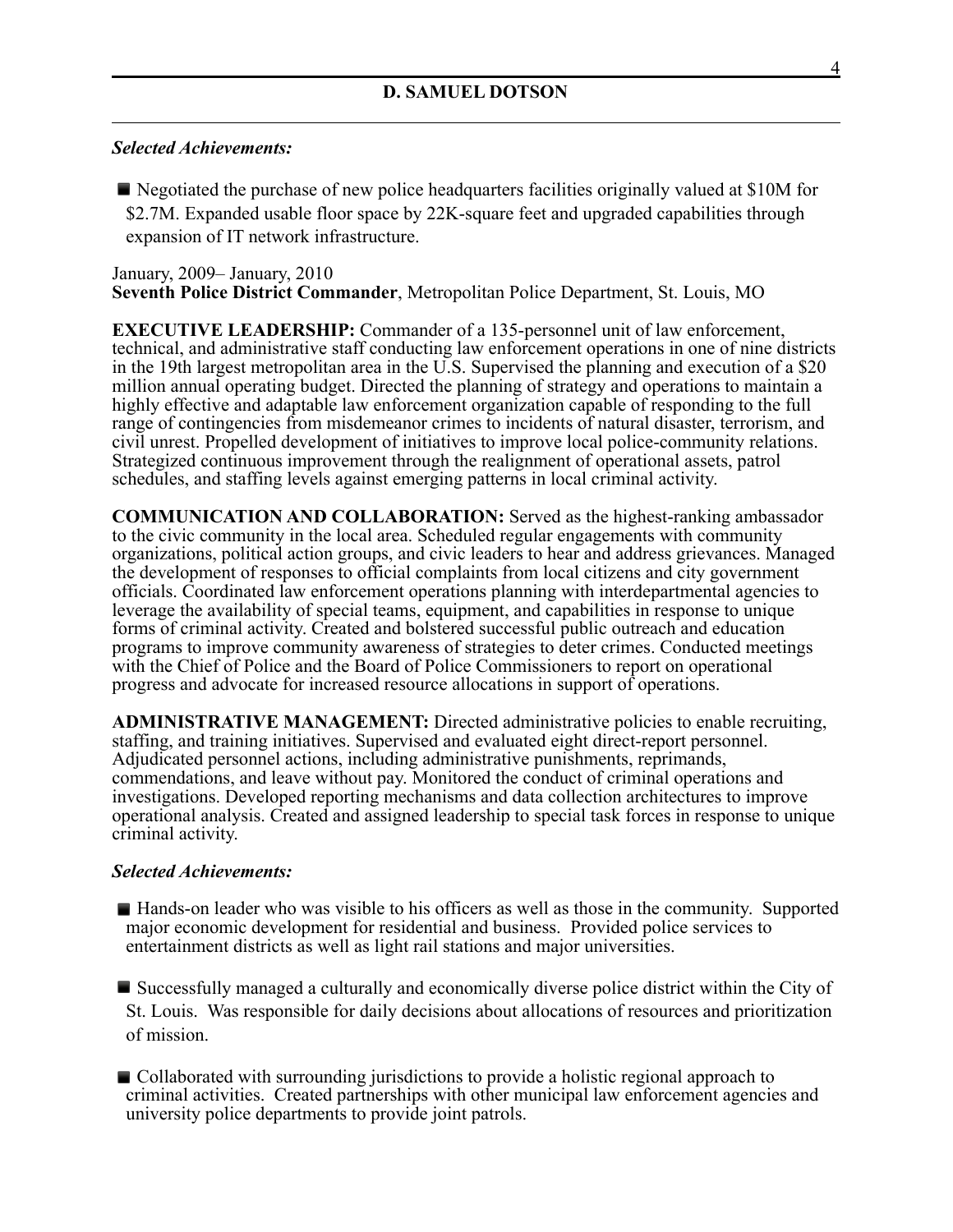May, 2001– June, 2003 and October, 2004- January, 2009 **Aide to the Chief of Police**, Metropolitan Police Department, St. Louis, MO

**EXECUTIVE LEADERSHIP:** Aide to the Chief of Police for the St. Louis Metropolitan Police Department. Directed the planning and execution of daily administrative operations in support of key decision-making processes.

**COMMUNICATION AND COLLABORATION:** Maintained constant communications with precinct chiefs; departmental leaders; HR, IT, and other SLMPD support offices; and political leadership in the Office of the Mayor and the Board of Aldermen of the City of St. Louis. Monitored developing operational, administrative and media events to ensure the Chief of Police maintained constant situational awareness.

**ADMINISTRATIVE MANAGEMENT:** Made critical decisions regarding information flow, precedence of issues brought before the Chief of Police, and structure of meetings. Maintained the daily and long-term calendar for the Chief. Managed the budget for the Office of the Chief. Prepared official correspondence, drafted policy letters, and coordinated press releases.

#### *Selected Achievements:*

**• Provided special advisory support to government and law enforcement staff of New Orleans,** LA, on-site during the planning for the Super Bowl XXXVI halftime show. Collaborated with the New Orleans Police Department, Sheriff's Department, U.S. Secret Service, and other federal agencies to enable the first large-scale public performance since the 9/11 attacks.

**Exercise Recognized by St. Louis City and County Police Departments, United States Secret Service,** FBI and St. Louis Archdioceses for efforts related to security planning for historic Papal visit, January 1999. Coordinated safety and crowd control with federal, state and local agencies in a regional planning effort. Oversaw activities of seven officers in planning effort. For City of St. Louis coordinated not only the law enforcement response but also directed planning for all City resources.